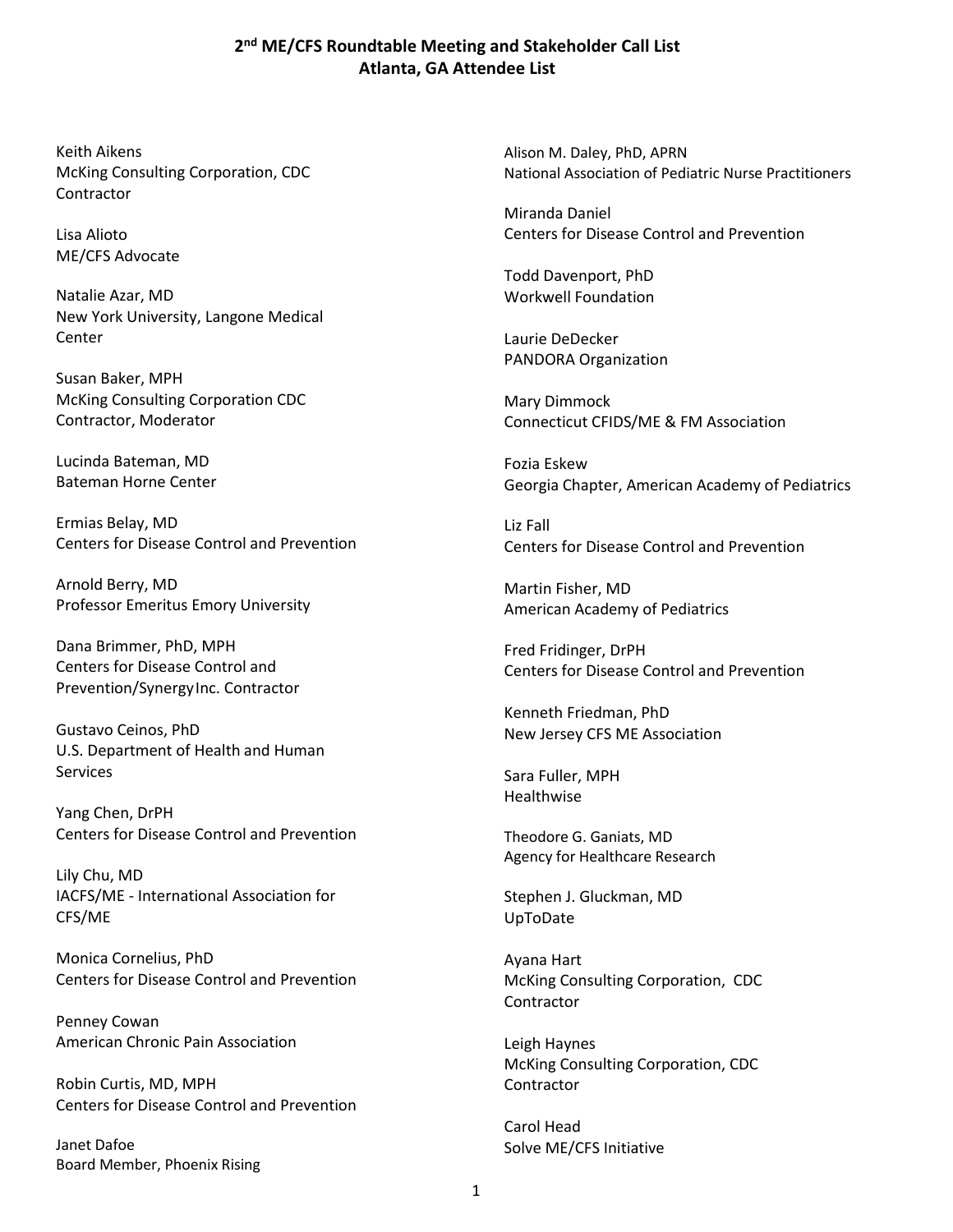## **2 nd ME/CFS Roundtable Meeting and Stakeholder Call List Atlanta, GA Attendee List**

Britany Helton, MPH Centers for Disease Control and Prevention

Alex Hess, PhD Centers for Disease Control and Prevention

Beulette Hooks, MD American Academy of Family Physicians

Wilhelmina Jenkins Speak Up About ME

Valerie Johnson, MPH, CHES Centers for Disease Control and Prevention

Cort Johnson Health Rising

Deborah Kavouas Phoenix Rising

Nancy Klimas, MD Nova Southeastern University

Anthony Komaroff, MD American College of Physicians

Susan Levine, MD Chronic Fatigue Syndrome Advisory Committee

Jan Lewis ME Patient and Advocate

Margaret Lauritson-Lada Massachusetts CFIDS/ME & FMAssociation

Nicole Lezin, MPPM McKing Consulting Corporation CDC Contractor, Facilitator

Denise Lopez-Majano Speak Up About ME

Sally Lin, PhD Centers for Disease Control and Prevention

Timothy McLeod Centers for Disease Control and Prevention Jose Montoya, MD Stanford University

Stephen Murphy Medscape Education/WebMD

Marie Murray McKing Consulting Corporation, CDC Contractor

Donovan Newton, MPA Centers for Disease Control and Prevention

Kristine Nichols CFIDS & Fibromyalgia Self Help Program

John O'Connor, MS Centers for Disease Control and Prevention

Megan O'Sullivan Centers for Disease Control and Prevention

Diane Padden American Association of Nurse Practitioners

Donna Pearson Chronic Fatigue Syndrome Advisory Committee

Ghazala Perveen, PhD, MPH Kansas Department of Health and Environment

Charmian Proskauer Open Medicine Foundation

Peter Rowe, MD Johns Hopkins University School of Medicine

Nancy Ryan CFS Nova

Lorraine Steefel, DNP, RN American Nurses Association

Rosemary Underhill Onward Through the Fog

Beth Unger, PhD, MD Centers for Disease Control and Prevention